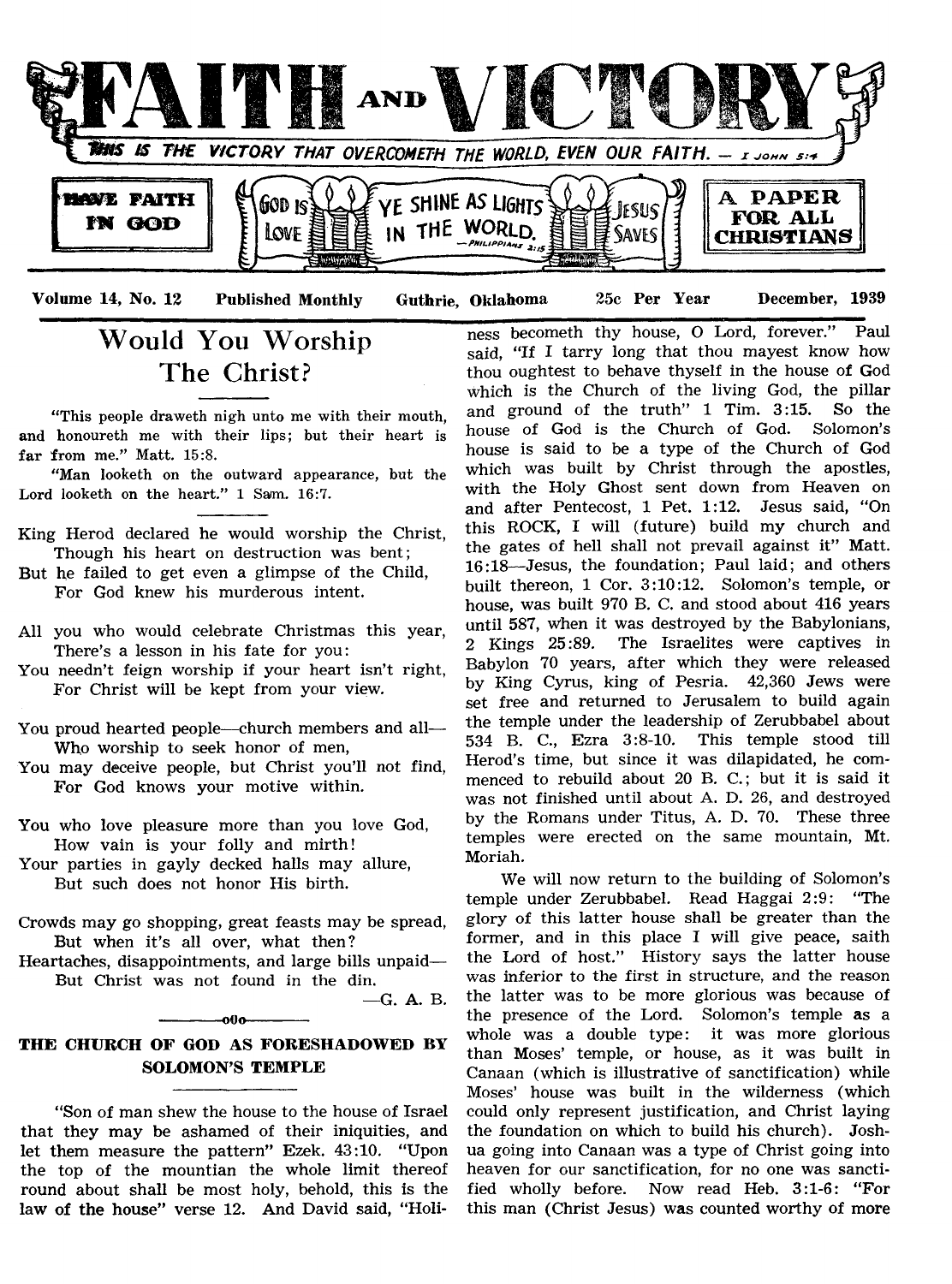glory than Moses." 2nd verse: " and Moses, verily was faithful in all his house." 5th verse, "But Christ as a son over his own house whose house are we if we hold fast the confidence and the rejoicing of the hope firm unto the end. 6th verse. So this latter house, typified by Solomon's house, hath more glory than Moses' house, or the former house. Now turn to Isaiah 65:17: "For behold I create new heavens and a new earth and the former shall not be remembered." Everything prior to this new creation will be forgotten, done away. "Hear oh earth" (God's people) they have a heavenly experience, Heb 9:23. "Let the heavens be glad and let the earth rejoice," I Chron. 16:31. God was not satisfied with them so He' wants a new people with a new experience, which He calls Jerusalem in Rev. 21:2, new Jerusalem in Heb. 12:22, heavenly Jerusalem. "But be ye glad and rejoice forever in that which I create, for behold I create Jerusalem a rejoicing and her people a joy." Salem means peace, and Jerusalem means Jew's peace. Now, it might seem to some that Solomon's temnle, being a type of the Church of God, that the latter house would mean the church in the evening time would be more glorious than the morning or apostolic church; but not so. Soloman's temple was destroyed, foundation and all, while the foundation of the Church of God "standeth sure." It never was, neither can be destroyed, read Ezra 3:10. The builders under Zerubbabel laid the foundation, but this temple being destroyed does symbolize the church of God, in that Israel being captives in Babylon, the Church also was driven into the wilderness: but when she was brought out by the Holy Ghost ministry she came out the same church, foundation and all. So the church, or house in this Holy Ghost dispensation is more glorious than the former. Solomon, David's literal son. built the Father a house; Christ, David's spiritual son, built his Father a house, and he will turn it over to the Father at the end, 1 Cor. 15:24. Saints of God, let us move un. I fear we are not yet up to the anostolic standard (house) much less "more glorious." They laid down their lives for the cause of Christ, sold their possessions and put everything into the work of the Lord— their lives as well as their money. This they did in the beginning and establishing of the church. This was not laid down as a standard of the church, as some think that we must sell all and lav it down at the apostles' feet. Now whose feet? Echo says, "Who?"

There is one more thing which I wish to mention. Solomon's temple went up without the sound of a hammer, which is a type of the church. Every blood-washed member will fit into the house without any hammering or knocking. There is no use trying to hammer crooked people to make them fit in for they are not in to begin with. Let us be careful how we use the hammer (Word). God's

house (church) is visible. It is only invisible when some join a sect or to those who do not live a saintly life. The church constitution will be found in the 18th chapter of Matt, verse 20: "For where (the divine location) two or three (divine agreement) are gathered (divine drawing) together (divine unity) in my name (divine authority) there am I (divine presence) in the midst of them (divine cen ter)." Christ is the hus-band, that binds together. The church is not tied together, but bound by cords of love, thank God. So we will not compromise with anything or person that does not teach and practice things which we have learned from the beginning.

—G. E. Harmon.

## $\frac{1}{2}$  oOo  $\frac{1}{2}$ The Watchman's Voice

"The watchman shall lift up the voice" Isa. 52: 8. "I have set watchmen upon thy walls, O, Jerusalem, which shall never hold their peace day nor night" Isa. 62:6. "Son of man, I have made thee a watchman unto the house of Israel: Therefore hear the word at my mouth and give them warning from me" Ezek. 3:17. "But if the watchman see the sword come and blow not the trumpet, and the people be not warned, if the sword come, and take any person from among them, he is taken away in his iniquity: But his blood will I require at the watchman's hand" Ezek. 33:6. We note that next phrase says, "with the voice together (not apart) shall they sing." The next text tells us that on the walls of Jerusalem, house of Israel, or church of God, is the place where their voices will echo the divine truth together; because, as the prophet Ezekiel says, the Lord has called them, and they receive what they preach from him; because, as he (the prophet) says, they know what it will mean to them if they fail to blow the trumpet.

Now, just a few things the watchman says for us to do-Listen: We hear the warning: "Come out of her my people" Rev. 18:4. Some may say, "Why?" Because she (Babylon) is fallen and the angel declared she had become inhabited with devils, foul spirits, a cage of unclean birds (v. 2). Some may ask, "What is Babylon?" Without doubt, it is the combined ecclesiastical powers of Catholicism and Protestantism. Then she is a mass of humanly organized churches— religious systems where God's people have been scattered. "Come out of her, my people." Others may say, "Why?" Because in Babylon they have taken the commandments of men instead of the Word of God, and the pure gospel cannot be inforced there. The worldly minded unconverted professor has the same equal right as those who are saved: and, in most instances, has the preeminence in the leadership. Then God's "eople should come out of Babylon, because the Holy Spirit is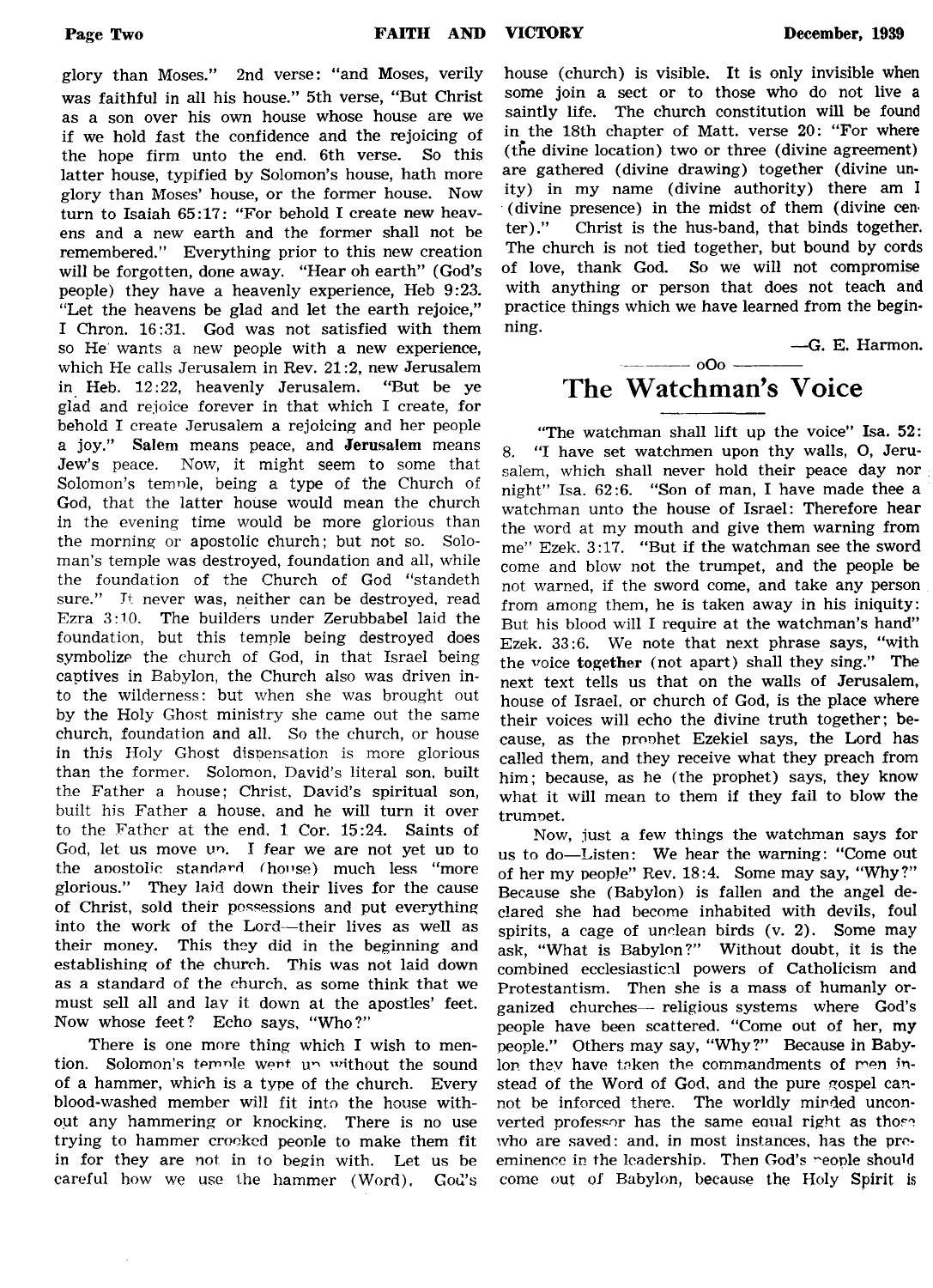denied His place as Ruler and Guide of God's people, and man rules instead. Then, too, God's people should come out of her because God's people are a separate, peculiar people, and in the cages of men they have to be mixed up with the unclean, lewd, proud, covetous, money lovers of the mostly unsaved congregation with which they are affiliated. Then God's people should come out of Babylon because she is not their home (or mother). Zion, and the heavenly Jerusalem is your home, your abode, and in Zion alone will you find the holy and pure, and the spiritual joy and uplift that satisfies the longing soul. Then heed the call and flee for your life. Babylon is fallen because the word and Spirit have been driven out, and the world and all its ways permitted to come in. Come out and stay out! Babylon may reform her plans, call herself the Church of God; but as long as time lasts, Babylon will be Babylon, and Zion will be Zion, the New Jerusalem. "But ye are come to Mount Sion (Zion) and unto the city of the living God, the heavenly Jerusalem and to an innumerable company of angels to the general assembly and church of the first born, which are written in heaven" Heb. 12:22, 23. Are you in Mount Zion? If not, Come! Surely, if you are a child of God, you do not want to stay down in Babylon, and be as the children of Israel, weep your spiritual life away, never able to sing the songs of Zion that thrill the heart to overflowing; but instead, losing and wasting your life by the rivers of Babylon, your harps of joy hang on the weening willow tree; in other words, you no more hear the straight unadulterated word of God, and your soul is dying for lack of spiritual food. Then come to Zion. The prophet says "And the ransomed of the Lord shall return and come to Zion with songs and everlasting joy upon their heads. They shall obtain joy and gladness, and sorrow and sighing shall flee away." Isa. 35:10. The prophet, through inspiration of the Holy Ghost, says, "the ransomed of the Lord shall come." You may say you are not going that way. Well, probably not: but just remember, he is talking to the ransomed of the Lord, and he (the prophet) says, "They SHALL come." Then, too, they receive something: they shall obtain joy and gladness. Well, some say, "I have never received that joy and gladness yet." Just remember who he is talking to, and where they must get before they receive the joy and gladness. They must be in Zion, and with the ransomed of the Lord. Oh, Glory to His name! I am so glad I am there! Then, too, he says, "Sorrow and sighing shall flee away." I am so glad, praise His name, that that is true. When once we are delivered out of Egypt's bondage and Babylon, we have nothing to look back to. We are no longer under the heavy task masters, and burdened down under heavy burdens hard to be borne: but we are in Mount Zion, the Church of God,

the pillar and ground of the truth. (1 Tim. 3:15).

Almost all of the true saints in sect Babylon are longing and looking for more spiritual liberty and freedom in the Gospel, and they are coming from all the places where they have been scattered. God's plan for rebuilding Zion has now come and her watchmen feed the dear flock on the pure word of God, and they are abundantly satisfied with the fatness of his house. Then, children of Zion, return. Let the crown of victory and glory rest upon you evermore. Amen. – **Amen.** – Bro. T. Z. Lawson.

This whole conception of God's invisible church on earth is a superstition of the dark ages. Visibility is a natural characteristic of the Church of God. Though organized by the invisible Spirit, she is composed of men and women who are as visible now as they were when they were in the kingdom of darkness. —D. S. Warner.  $-000$   $-$ 

## Meeting Report

The meeting recently held in the hills of southeastern Oklahoma, near Cloudy, Okla., was a precious meeting. The Lord anointed and gave liberty to proclaim the old time gospel that works godly sorrow upon souls and brings them to repentance. Cloudy, Okla. is about two hundred miles from Guthrie, and the meeting was seven miles east of Cloudy, near Little River. It was held in what is known as the Kerns Ranch School house. There was a company of seven of who went; namely, Bro. George Stephenson, Bro. W. C. Murphey, Sister Geneva Bailey, Bro. Roy Jennings and wife, Bro. Hyrum Ray, and Bro. Fred Pruitt.

Some of us (four brethren) rented a cabin on the river bank. There was no stove in it, so we slept in the cabin and cooked our food over a camp fire. We had to row a boat across the river (about fifty yards) and walk almost a mile to get to the school house where the meeting was held. We would be willing to do any way to get the truth to precious souls. The Lord has done so much for us that we feel indebted to all men, and want to do all we can to get men and women saved.

We had a chance to give out much literature, which we believe that God will use to get truth to men and women. The Lord may send us back there again. We always have it in our heart, "Thy will be done." There are some precious souls in that place. The children took great interest in the meeting as Sister Geneva Bailey taught them the things of God. We are praying for those dear people. God wants to save men and women in that settlement. His eyes doth see every one. Brethern, pray for them and us.

Bro. John Strech of Neosho, Mo. is not entirely well, suffers some yet. Pray for him.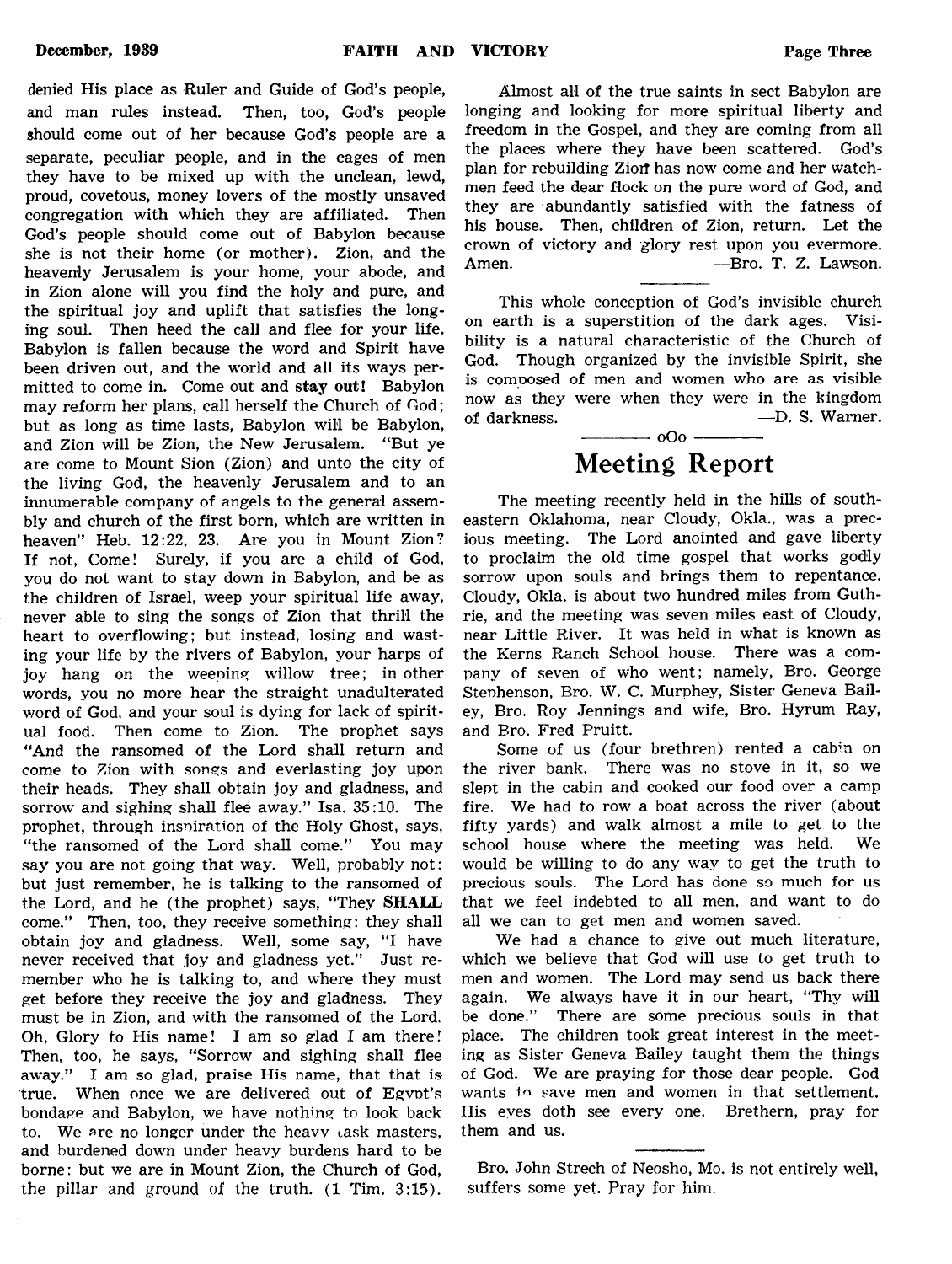cease to inhabit or walk in the midst of them and they would be left with a name but with no heavenly light—there would only be darkness and cold formality. There is great danger of churches of God in this day becoming grievous to the Lord by drifting; letting in worldliness; loving and petting along those who have unholy actions, with a desire for numbers and renumeration; fellowshipping sectarians; endorsing questionable things to retain the good-will of human beings rather than fully pleasing God and bearing the reproach of the cross.

The majority of these seven churches spoken of in Revelation were doing some things that were grievous to the Lord and his righteous anger was kindled against them, and he was threatening to remove himself from them.

They were generally at fault and far from being the example of the true Church of God. The warnings given to them are for the churches today, for Satan through his agents is bringing into the assemblies of the saints things that will undermine faith and corrupt, and in time bring the wrath of God upon the whole body. Let us take heed and beware and shake loose from this Satanic octopus.  $\cdot$  \*

All true saints should earnestly contend for unity and so teach and conduct themselves that the oneness would be manifested that Jesus prayed for in the 17th chapter of St. John. He said, "Holy Father, keep through thine own name those whom thou hast given me, that they may be one, as we are." The Father's name is God· to they should be named "Church of God," "congregation of God," or "Family of God." Paul calls it the "Church of the Living God." 1 Tim. 3:15; and in Ephesians 3:14 he says, "For this cause I bow my knees unto the Father of our Lord Jesus Christ, of whom the whole family in heaven and earth is named."

Jesus not only prayed for his disciples to be one; but he also prayed for us to be one; for in the twentieth verse he says, "Neither pray I for these alone, but for them also which shall believe on me through their word." We have believed on Him through their word or writings, hence we are included in his prayer. If we love Jesus we should manifest it by doing all we can to be one with his children by keeping separate from the world in spirit and in truth; not conforming to its ways and endorsing those that do, but rather reprove such in the spirit and meekness of Christ.

It seems that so many today cannot see any farther than the present existing circumstances with them and their church, and act and teach as though it were the best that God has, and because many are along with the visible church who are just mere professors, they speak much about the invisible church as sectarians do; thus they drag the pure, clean Church of Jesus Christ down on a level with

the rubbish that is found in sect Babylon which John the Revelator saw fallen, and had become a habitation of devils, and a hold of every foul spirit, and a cage of every unclean and hateful bird. (Rev. 18:2.) He heard the voice from heaven say, "Come out of her my people, that ye be not partakers of her sins, and that ye receive not of her plagues. Rev. 18:24. Also, read Isa. 13:19 to 22. A type of the present Babylon which she will represent more and more as time goes on is found here.

There is not one single scripture in the Bible that teaches God's redeemed children to be separate and divided, and there is only one thing which we are taught to join. It is in Jeremiah 50:5, which reads: "They shall ask the way to Zion with their faces thitherward, saying, Come, and let us join ourselves to the Lord in a perpetual covenant that shall not be forgotten."

When we get into Christ through repentance and faith, we become "New creatures," and old things have passed away. (2 Cor. 5:17.) We are all reconciled to God by Jesus Christ and become one body. We are taught against any cism in the body, for all of the "new creatures" make up the body of Christ, the Church of the living God. Peter says, "Ye also, as lively stones, are built up a spiritual house, an holy priesthood, to offer up spiritual sacrifices, acceptable to God by Jesus Christ." 1 Peter 2:5. Paul says, " And are built upon the foundation of the apostles and prophets, (not on the apostles and prophets, but on their foundation which is Christ) Jesus Christ himself being the chief corner stone; in whom the building, (his children) fitly framed together, groweth unto an holy temole in the Lord, in whom ye also are builded together for an habitation of God through the spirit." Eph. 2:20-22. We are knit together (Col. 2:19); compacted together (Eph. 4:16); perfectly joined together (1 Cor. 1:10); raised up together and made to sit together in heavenly places in Christ Jesus (Eph. 2:6). It is plain to see that God does not allow for any divisions; but it is always TOGETHER. John saw the "New Jerusalem" coming down from God out of heaven, adorned as a bride for her husband. (Rev. 21:2). Thank God, we are that "New Jerusalem," for our life in our souls came down from God out of heaven, and that life living in us makes us heavenly here in this world. We are in the world but not of the world. He is coming for his bride some day and we will be caught up together to meet the Lord in the air, so shall we ever be with the Lord. (1 Thess. 4:17). Glory to God in the highest! His people are always together. If the life of Christ is in your soul and having his way, you will not be a partaker of the world nor endorse confusion and division. Brethren and sisters, let us not forget what manner of persons we are: that we be as Jesus was do always those things that please the Father.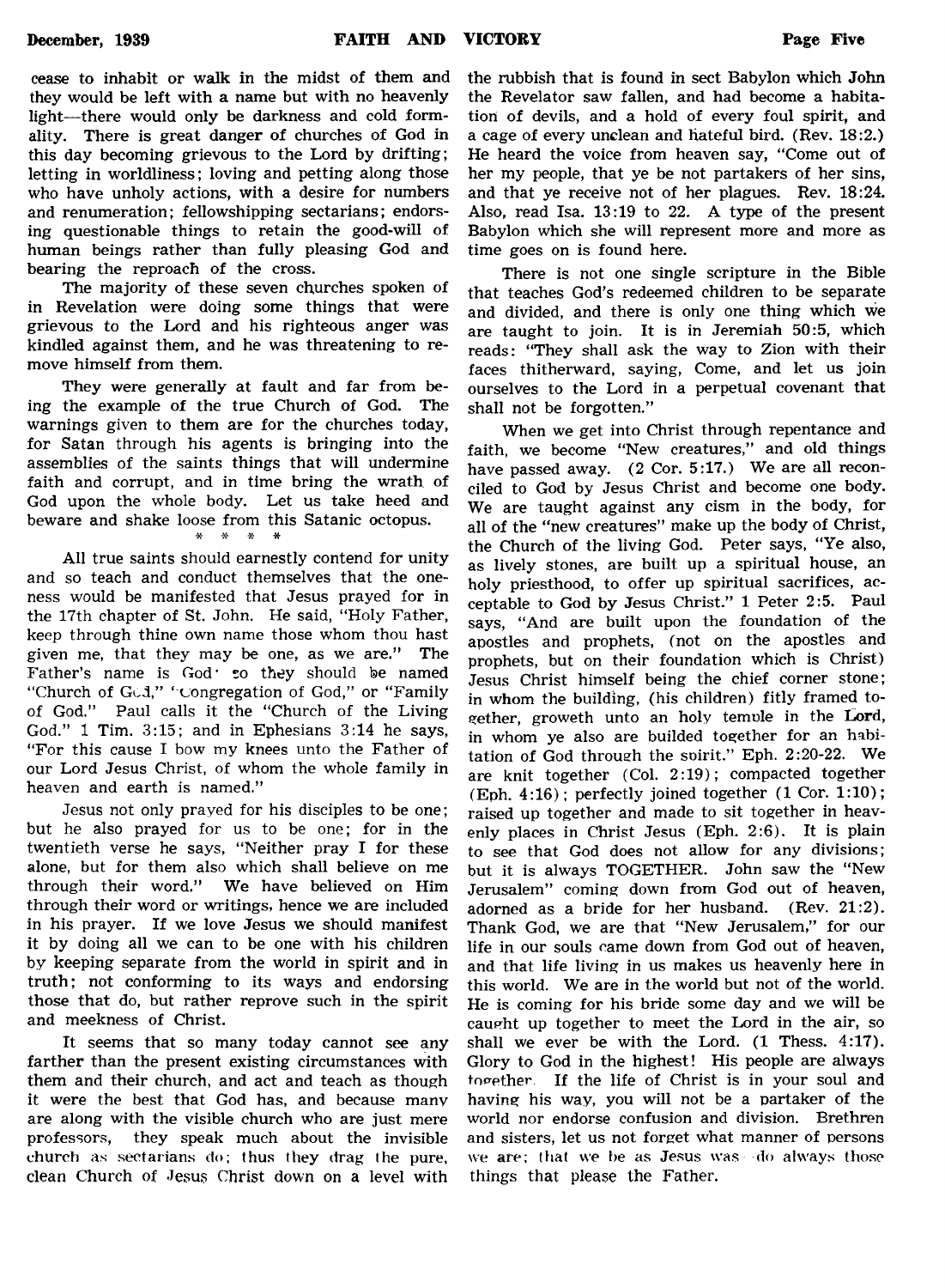## FAITH AND VICTORY

#### 16 PAGE HOLINESS MONTHLY

An exclusive, full gospel paper printed and sent out in the name of the Lord Jesus Christ in the interest of all Christians, which body of believers constitutes the one and only true Church of God.

This non-sectarian paper is edited and published each month (except August of each year which is Camp Meeting month, and we omit this month to attend these meetings) by Fred Pruitt, assisted by Mary A. Pruitt, and other consecrated workers at FAITH PUBLISHING HOUSE, 920 W. Mansur Ave., Guthrie, Okla.

(Entered as second-class matter June 30, 1930 at the Post Office at Guthrie, Oklahoma under the act of March, 3, 1879.) —SUBSCRIPTION PRICES—

| . |  |                                              |  |
|---|--|----------------------------------------------|--|
|   |  |                                              |  |
|   |  |                                              |  |
|   |  | Five copies to any address, one year  1.00   |  |
|   |  | Twelve copies to any address, one year  2.00 |  |

This publication teaches salvation from all sin, sanctification for believers, unity and oneness for which Jesus prayed as recorded in John 17:21 and manifested by the apostles and believers after Pentecost. By God's grace we teach, preach, and practice the gospel of the Lord Jesus Christ, the same gospel which Peter, John, and Paul preached, taught, and practiced; including the Divine healing of the body. James 5:14, 15.

Its motto: Have faith in God. Its object: The glory of God and the salvation of men; the promulgation and restoration of the whole truth to the people in this "evening time" as it was in the morning Church of the first century; the unification of all true believers in one body by the love of God. Its standard: Separation from the world and entire devotion to the service and the will of God. Its characteristics: No discipline but the Bible; no bond o'f union but the love of God; no test of fellowship but the indwelling spirit of Christ; and separation from all human organizations that are not authorized in the Word of God.

Through the Free Literature Fund, thousands of gospel tracts are published and sent out free of charge as the Lord supplies. Cooperation of our readers is solicited, and will be appreciated in any way the Bible and the Holy Spirit teaches you to do or stirs your heart. "Freely ye have received, freely give." Read Exodus 25:2; 1 Chron. 29: 9; 2 Cor. 9:7; and Luke 6:38.

Free-will offerings sent in to the work will be thankfully received as from the Lord and used in the furtherance of the gospel work as God directs unless otherwise specified. All personal checks and Post Office Money Orders should be made payable to Fred Pruitt, or to FAITH PUBLISHING HOUSE.

" Work on, work on, nor doubt, nor fear. From age to age this voice shall cheer:— Whate'er may die or be forgot, Work done for God, it dieth NOT." FAITH PUBLISHING HOUSE **920** W. **Mansur Ave., Guthrie, Oklahoma.**

#### *Editorials*

In the last issue of the Faith and Victory paper we made mention of printing some "Gospels" of St. John to have to send to the jails, penitentiaries, and reform schools, also to the poor and needy. We are thankful to say that some have responded and fifty-six dollars have been received thus far for this purpose. We are setting type to print the booklets, and while we have the type set and are printing these booklets we would love to be able to print several thousand of them as they will be in great demand. Calls are coming in already for these Gospels. Surely, more of our readers have fifty dollars of the Lord's money that they would like to use in this way. God says, "Blessed is he that considereth the poor, the Lord will deliver him in time of trouble." Read the first three verses of Psalm 41. In Prov. 19:17, we read: "He that hath pity on the poor lendeth unto the Lord; and that which he hath given will he pay him again." Surely, you could not do a better deed than to get the Gospel of St. John to these many poor and needy souls. Those souls in the penitentiaries are bound both physically and spiritually, and this Gospel of St. John will certainly bring light and comfort to them. God's Spirit works with his Word and makes it a living reality to the hungry and thirsty; bringing light, comfort, peace and assurance. We shall be expecting more help in getting these Gospels of St. John to these needy souls. This is truly a good investment, for it will be of eternal profit. Let us act now while we have this golden opportunity.

When John was on the Isle of Patmos for the word of God and the testimony of Jesus Christ, he was in the Spirit on the Lord's day and Jesus appeared unto him and said, "I am he that liveth, and was dead; and behold I am alive for evermore, Amen; and have the keys of hell and of death." Rev. 1:18.

\* \* \* \*

He was in the midst of seven candlesticks, and he had seven stars in his hand. In verse twenty he tells us that the seven candlesticks represent the seven churches, or the people that congregated at the several different places of worship. Jesus was in the midst of them; in other words, he governed there as much as they allowed him to govern and rule. The seven stars represented the angels or messengers of these congregations, or pastors of each place of worship. In reading the first verse of the second chapter of Revelation, you will note that he held the stars in his hand; in other words, the messengers or pastors. He could hold them in his hand or cast them down at his will. He was grieved with the church at Ephesus and he had somewhat against them. He told them to repent or else he would come unto them quickly and would remove the candlestick out of its place. In other words, he would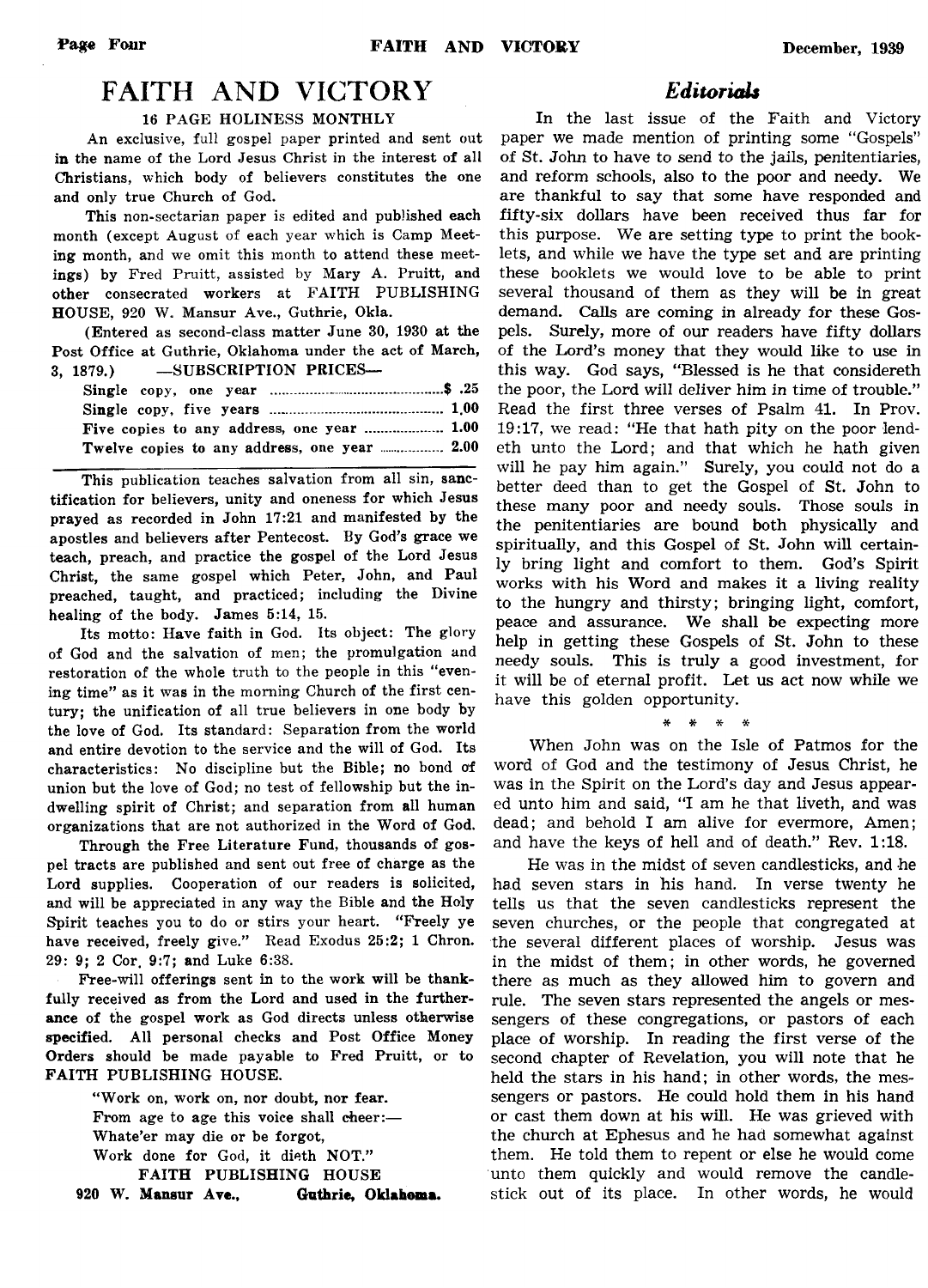We appreciate very much the many "Three Months" subscriptions our readers have been sending in since we sent the blanks out in the November issue of the Faith and Victory paper. It will be a pleasure to us to send out the glad tidings of the Kingdom of God to so many precious souls through the winter months. We are desiring that you send more and more, for we feel sure that some have not done any thing toward getting names and addresses for the paper as yet. We are sending out blanks with this issue so those who have sent can send again and others who have neglected this important matter will also be stirred of the Lord to do a little toward getting the gospel to precious eternity-bound souls. We should make the Lord's business first and do all we can to please Him who is keeping life in this body. To have our minds on this work and doing something for souls will be sowing to the Spirit; and Paul says, they that sow to the Spirit will reap life everlasting. We are praying that God will stir many more of our readers to cooperate with us in getting this truth to men by the printed page. The Lord has a "Print Shop" here with machinery and workers to print and send forth the gospel, and He is expecting every "blood-washed" soul to function in their place in the body and thereby make it possible for the gospel by the printed page to reach the great masses of the people who are on the broad way to destruction and are sure to be lost unless you and I who are saved throw out a life-line of hope to them, that they too, might be saved.

Paul said that he was indebted to all men. We who are saved today are just as much indebted to our fellowmen as Paul was. We owe them the gospel so they can get saved and share with us the " joys of salvation," escaping the flames and brimstome of an eternal hell, and be with us in the bliss of heaven. When you pray, ask the Lord if He will let you send in twenty names and addresses so you can share the joy of getting the gospel to needy souls. I feel sure he wants you to do this. We shall be expecting to hear from you before the time expires. The blanks filled out should reach us. before the twentieth of December. The subscriptions are six cents each for three months, or one dollar for twenty names and addresses for three months. Your choice of five different premiums for sending the twenty names. Read the offer on the subscription blanks sent to you in this paper.

#### ASSEMBLY MEETING REPORT

The Assembly Meeting at Akron, Ohio was a success from start to finish. The attendance was good and the Word went forth with power and authority from heaven. The saints were much encouraged. The ministers that have attended all the camp meetings and assembly meetings at Akron say this was the best meeting that has ever been

held in Akron. Bro. and Sister John Strong and Sister Nellie Johnson from Chillicothe, Ohio, Sister Rosie Dillahunty, and Bro. S. L. Burke from Tulsa, Okla. were there besides the home ministers. We enjoyed a real feast of good things for our souls.

Yours for the whole truth, S. L. Burke.

#### ----------0O0----------

## Guthrie State Assembly Meeting

The Church of God State Assembly Meeting will be held at Guthrie, Okla, in the saint's chapel at West Warner and Sixth Sts.; beginning December 22nd 1939, lasting ten days. This is the usual holiday meeting that brings joy to the hearts of the saints when they can meet togeher and speak to one another of the things concerning the "Kingdom of God" and the one aim and purpose of His dear children. The "Church of God" is ORGANIZED by the HOLY SPIRIT and every member is placed in the body as it pleases Him. There are no other people in the world that so fully represent the Church of the living God as the dear saints that function in the body, where He has set them, in meekness and humility of heart. The assembly meeting at Guthrie has long been noted as a place where God pours out His blessings on the assembled saints and causes great rejoicing in the Camp of Israel's God.

All are welcome to attend this meeting and share with us the good things that God will give. The saints at Guthrie are in good spiritual condition and are manifesting the oneness that Jesus prayed for in the 17th chapter of St. John. Trouble makers will find it hard to drive wedges among the true saints of God, and such are not invited to this meeting unless it is for the purpose of repenting and clearing up with God and the saints.

The saints here at Guthrie will try to find places for all to sleep while at the meeting, but you must bring your blankets and pillows as bedding in the winter time will be scarce. Straw will be furnished.

The meeting will be run on the free-will offering plan. Those desiring to help in the meeting may send money and provisions to Fred Pruitt at 920 W. Mansur Ave., Guthrie, Okla.

A large body of ministers from over the State and from other states are expecting to be present to proclaim from the pulpit the unadulterated word of God that makes God's people one in soul and in Spirit, making them a visible working force, working together for the purpose of exhalting Christ, the King of kings and Lord of lords.

Come and be with us in this meeting.

Sister Effie Miller of Sennath, Mo. asks the Saints to pray for her sister who is very bad sick. She also uses cigarettes and needs prayer for her soul.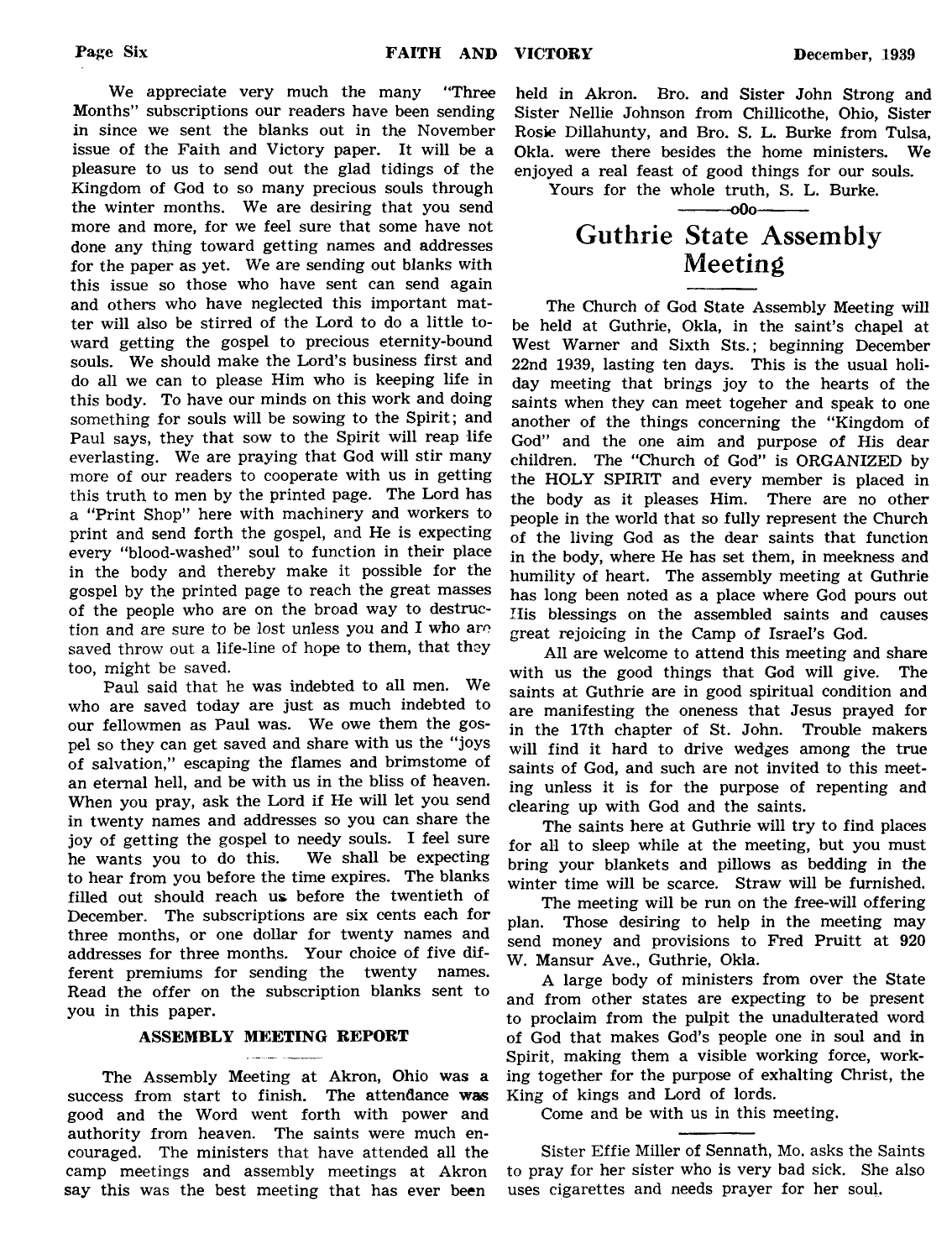# BOOKS AND OTHER ITEMS FOR CHRISTMAS PRESENTS

- Egermeier's Bible Story Book— A book with a beautiful cloth cover containing 645 pages, 200 onecolor pictures and 17 full-page, tipped-in colored pictures, blue linen-finish cloth, colored picture of Christ blessing children on front page. It contains more stories and more material than any other Bible story book. It is just what your family needs. Price, post paid to you, \$2.00.
- Heavenly Life— A book full of good soul food. 64 pages. Price 15 cents;
- God's Gracious Dealings (Revised and Enlarged)— This book shows Satan to be a liar and makes God real. It has 125 pages, three pictures, good paper binding. Price each 25 cents, three for 60 cents, and six for \$1.00.
- Select Songs— A word edition. Contains 155 old familiar songs with good paper binding. Price 13 cents each, or ten for \$1.00.
- Sketches of My Life, by George Peek— Contains 122 pages. Very interesting. Paper binding. 20 cents.
- Helps to Holy Living, by C. E. Orr— Edifying to the soul. 48 pages. 7 cents each or 20 for \$1.00.
- The Instruction of Youth in the Christian Life, by C. E. Orr— A blessed book for young saints. 32 pages. Paper cover. Price, 7 cents each or 20 for \$1.00.
- Home, Amusements, Love— 40 pages. A very beautiful cover. Price 20 cents.
- Our Darling's A. B. C. Book— Linen cover. 64 pages. It will teach the child the alphabet and at the same time acquaint it with favorite stories from the word of God. It is in two colors throughout. A picture and verse of poetry accompanies each letter. Made for rough usage. 35 cents each. 150 Scripture Text Envelopes— with your name and address printed on them in bronze lettering will be sent to you for \$1.00 or 50 envelopes for 40 cents. These envelopes would make a beautiful Christmas present for your friend or loved one. Folks always

Velvet Wall Mottoes— 25 and 50 cents each.



use envelopes.



Choice of Red or Blue No. 5201—12x6 iache\*—

Mottoes: Red or blue with the verse, ''The Lord will provide" on them. 25 cents each.

Mottoes: Red or blue, with the verse, " Not my will but thine be done" on them. 50 cents each.

Father's Evening Stories— A good book for your ' children. Paper cover. 25 pages. Price 10c each.

- True Stories of the West for Children— Contains 24 pages, a number of pictures attractive to children, and a paper cover. Price 10 cents each.
- De Luxe Folders— Lovely Christmas Folders. A box of 21 folders with envelopes for each. Price per box \$1.00.
- Scripture Text Greeting Assortment—21 folders with envelopes for each folder. Very beautifully colored. Verses bearing on the true import of Christmas— choice Bible passages. This box of 21 folders and envelopes will be posted to you for 50 cents. This is a bargain assortment.
- "Select Hymns" Song Book— A cloth bound song book. 629 songs with shaped notes. These songs voice "pure and undefiled religion." 75c each.
- Holman Bible— Has very large print for old folks, with references. Easy to handle. Good leather over-lapping cover. Price \$3.75.
- Bedtime Prayer Reminder— Unique, and appealing, children treasure it, adults use them in quantities as gifts. Prayer changes things. The white cross glows in the dark. A brief exposure to light will cause the cross to glow for hours in the dark. Price 15 cents each or one doz. for \$1.50.
- "Tripledge" Scripture Text Rule— Word of God clearly printed on it. You can't lay it down wrong. Size 12 by nearly one inch wide. Price 10c.<br>Scripture Text Calendar— Beautiful colored
- 1940 Scripture Text Calendarpicture for each month with a verse of scripture for each day. You will like this large calendar. Price each 30 c, four for \$1.00, or nine for \$2.00.



Choice of Red or Blue<br>No. 5320-13x61/2 inches-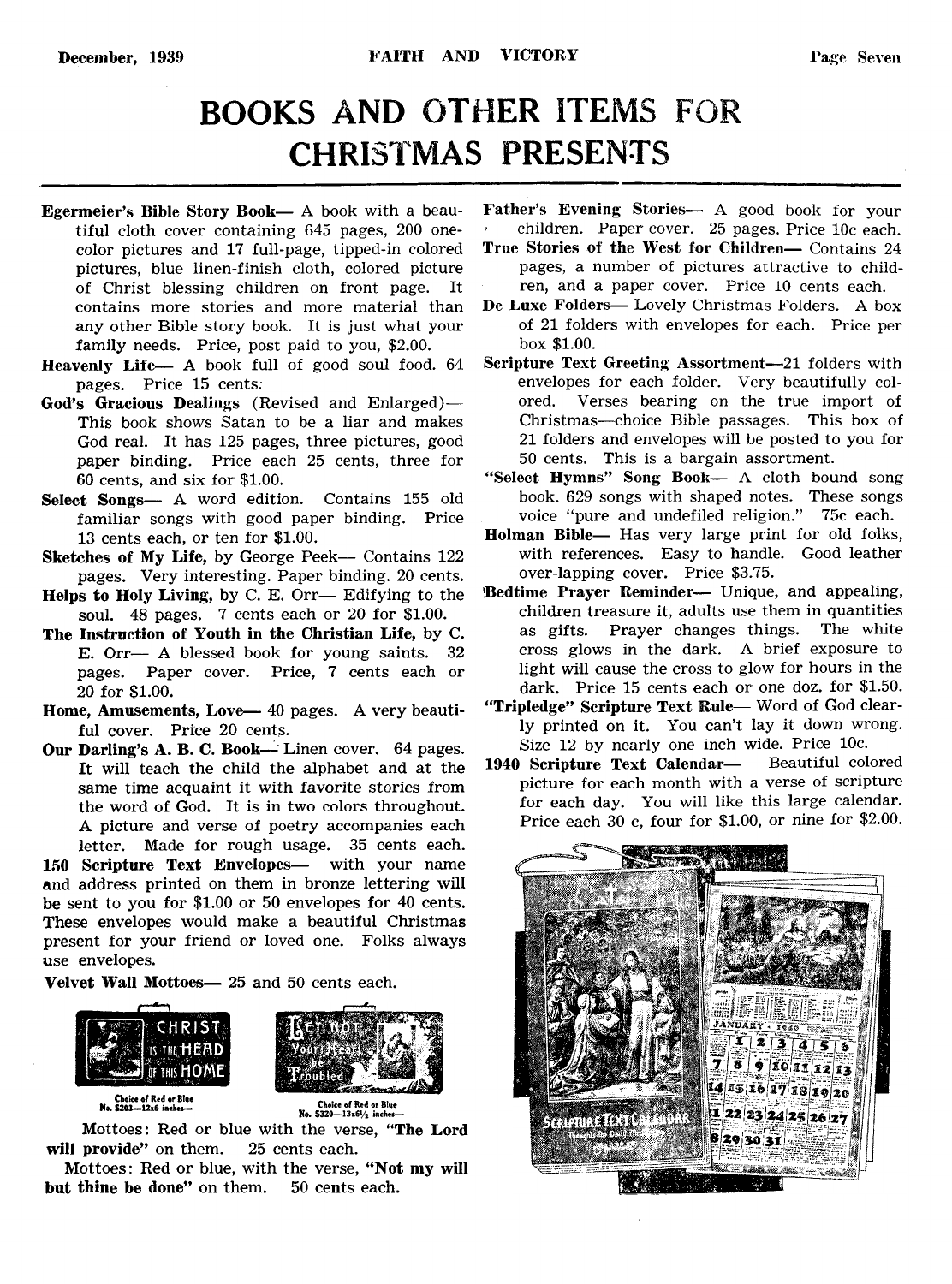

#### **EXPLANATION**

TOPOGRAPHY**— The entire ground is on a slight, even slope toward the south wi the level ground slopes off sharply toward the southwest corner.** TREES**— Notice thi size of each lot is 24 feet by 24 feet, and all the space which has not been marked** 0 **and miscellaneous purposes. November, 1939.**

#### COST OF CABINS

The construction of a cabin is a matter left to the individual owner of a leased lot, who lives near the camp grounds, says he will be in a position, the Lord willing,  $t\hbar$  tal **are unable to attend to the matter themselves. This, of course, will be personal busin Estimates of cost as given by Bro. Strech are as follows:** Cabin 12 by 20 with nativ **20 with pine siding, pine floor, and cedar shingles— \$45.00. Cabin 12 by 12 with ra by 12 with pine siding, pine floor and cedar shingles— \$34.00. These estimates may cost of labor is not included.**

Write to Bro. John Strech, R. 5, Neosho, Mo. for further information regarding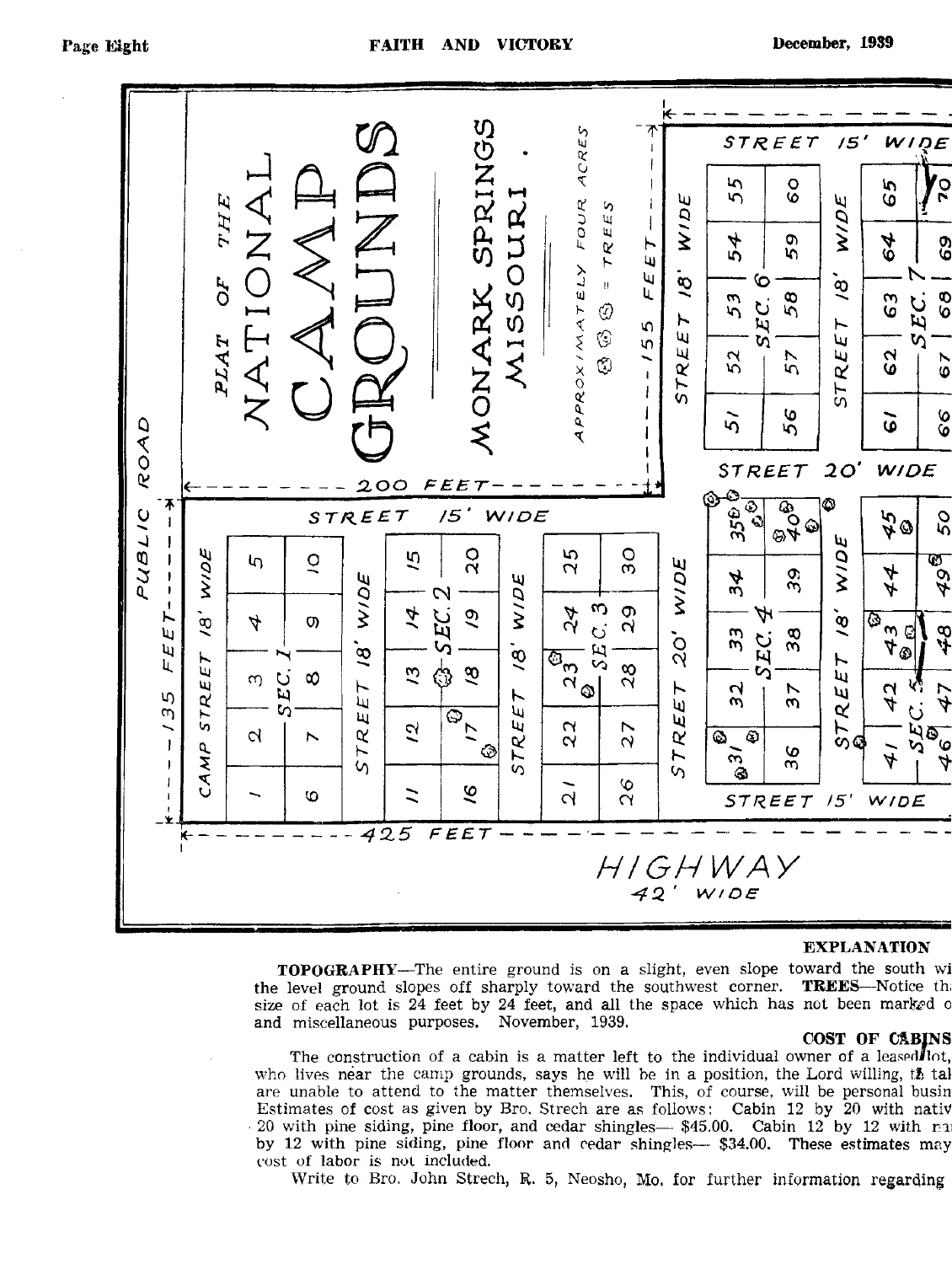

#### **ATION**

south with the exception of the section designated "Hill." At this point Notice that the approximate location of the trees are shown. **LOTS**—The Notice that the approximate location of the trees are shown. **marled off in lots has been reserved for the present for camping, parking**

#### **CABINS**

**leasotalof to do it or have it done whenever he desires. However, Bro. Strech, ing,** *tf>* **take care of the building of cabins for those who want them built and mal business between the individual and Bro. Strech, and not with the Church, vith native oak siding, pine floor, and cedar shingles— \$36.00. Cabin 12 by** *l* **with mtive oak siding, pine floor, and cedar shingles— \$26.00. Cabin 12 nates may vary a little because prices are constantly changing nowadays. The**

regarding cabins and the quotation on the cost of labor,

§ § S

 $\alpha$ con-

for a contract form and  $520$  $\mathbf{\tilde{g}}^{\mathrm{u}}$  :

 $(310)$  Dollars.

the lots already taken, to the Secretary-L. D.

£ § agra<br>aho

 $\frac{1}{2}$ 

.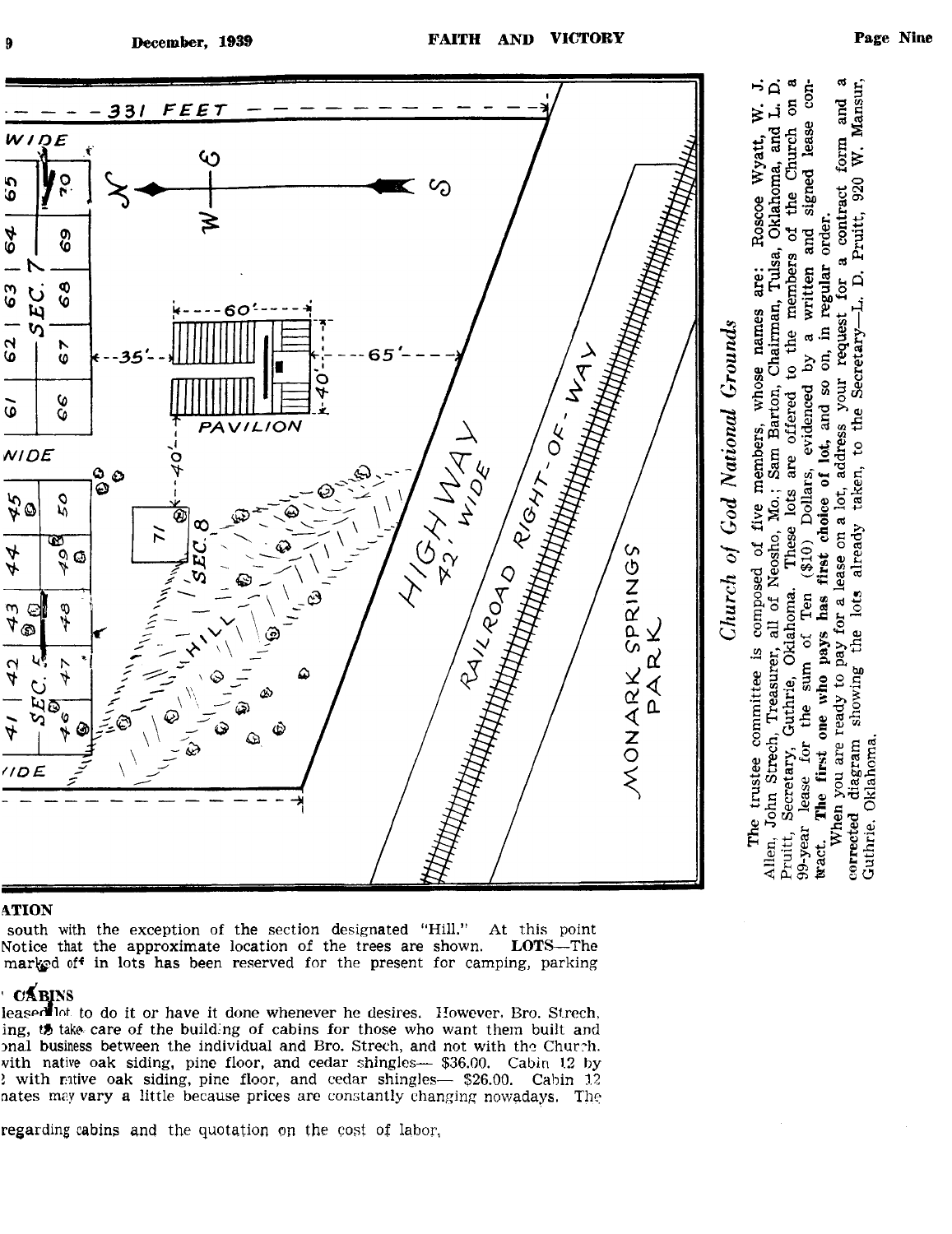#### **NOTICE**

Sister B. M. Montress of McAndrews, Ky. is burdened of the Lord to start a work in that place. She believes that God wants her to do all she can for souls in that city and in the surrounding country. There is a large field where the pure unadulterated Gospel is needed very much. She believes that if she can once get the work started, it will be a great blessing to many and will be self-supporting. She declares this field is ripe for the real truth.

She needs money to rent a place and get some seats arranged in the building for meeting. She is confident that God will send in both saints and sinners to hear the gospel. She will scatter papers and tracts and get the gospel all around to the people in every way possible. Any one who has means which they want to use to the advancement of the cause would do well to help this zealous saint to get the truth to those dear souls. Send your offering direct to her at McAndrews, Ky. or you may send it here to the office and we will forward it on to her.

#### oooooo

Tulsa, Okla.—To All the Saints Scattered Abroad, I greet you in Jesus' name: Tonight finds me settling down into God. All I want is a deeper experience. I just love to tell the old, old story of Jesus' love for me. How my heart goes out to lost souls!

We are having a revival here in honor of our dear young saints to encourage them to step out more and more for God. We have the largest group of saints in Oklahoma. We just thank God for every one of them. We are working to the best of our ability for God's cause here at this place. Last year God called a number of our dear loved saints home. How we miss their dear faces; but how we rejoice that the Tulsa congregation is growing over there. Also, God gave us some new converts to fill the vacancy here.

We have many duties to perform for God and His cause. Let us keep our hearts open, and ask God to show us where we can help His cause to grow.

I want to ask you to pray again for Bro. DeShon who is sorely afflicted. God still spares him. He is a living soul in a dead body, as he can't move any part of his body, he is blind, and can't hear very well. God is able to heal this man. He surely needs your earnest prayers. Let us also remember Bro. Phillips at Dover, Okla. in prayer. He has labored there in past years with a godly dream of a congregation in his neighborhood. Now God has opened up the way by giving them means to buy a small building, but it is badly in need of repairs and roof. There is a small congregation there. Bro. and Sister Phillips are worthy saints.

A dear sister, Floy Woolery, who has small children has been deserted by her husband. She has been so broken-hearted and has had so many disappoint-

ments, and only has a small relief check to live on. Her health is gone. She has lost so much weight till God will have to undertake for her; so let us pray for hef. She was sweetly saved at the beginning of her truble, but the heavy burdens caused her to backslide. God saved her again last December (a year ago) and she has been faithful since then. Let us remember this little family during the holidays with food or what ever we have. Those who want to, bring something for her to the Guthrie Assembly. Brother Barton will haul it to her. Pray God to heal her body. Her address is Sapulpa, Okla. 123 So. Oak St.

Be encouraged, God has unlimited power, He will not fail us. Hettie Barton.

OOOOOO

Prague, Okla.—Dear Brother: I received your card stating that you prayed for me, and I thank you and the dear Lord. I am not well yet, but much better. I am trusting in the dear Lord that he will heal me through your prayers. C. L. Walters.

(Ed. note— Bro. Walters is afflicted with a cancer. Will all the saints please pray for him?)

#### n n o o o <>

Fallis, Okla.— Dear Saints: I am truly saved and trusting God for both soul and body. I am always glad to get the Faith and Victory each month. It seems after I have read the testimonies that a band of sainst has visited me. Let us all pray that the Lord will send each one of us just what we need to know through the little paper.

I am praising God this morning for healing me of the tooth ache. I prayed three or four times and the tooth would stop aching. Then it began to pain severely. The whole side of my head and neck began to pain. I would try to resist and finally I began to cry. While I was crying, God spoke to me and told me to get up and go about my work. I got up, staggered to the door and started to the pond to water my cow. I felt a little better and began to say, "I will die on the battle field for my Lord." Before I got back to the house I was completely healed. I don't know anything in this world to do but to live for God, so when I leave this old world I am going home where there will be no pain, no crying, and best of all, no dying. Pray for me that I may always be an overcomer. Ellen Chandler,

#### oooooo

Senath, Mo.— Dear Saints of God: I feel the dear Lord would have me write and send you greetings of love in Jesus' name. I truly praise God for salvation and for grace to trust Him for every need. I am so glad to tell you the Lord answered your prayers in behalf of my loved ones. I was by my father's bedside when I sent the request and by the time the letter had time to reach you he began to get better and was able to go visiting the last I heard from him, praise the dear Lord forever! I heard that Sister Gray was well; also, Sister Moss who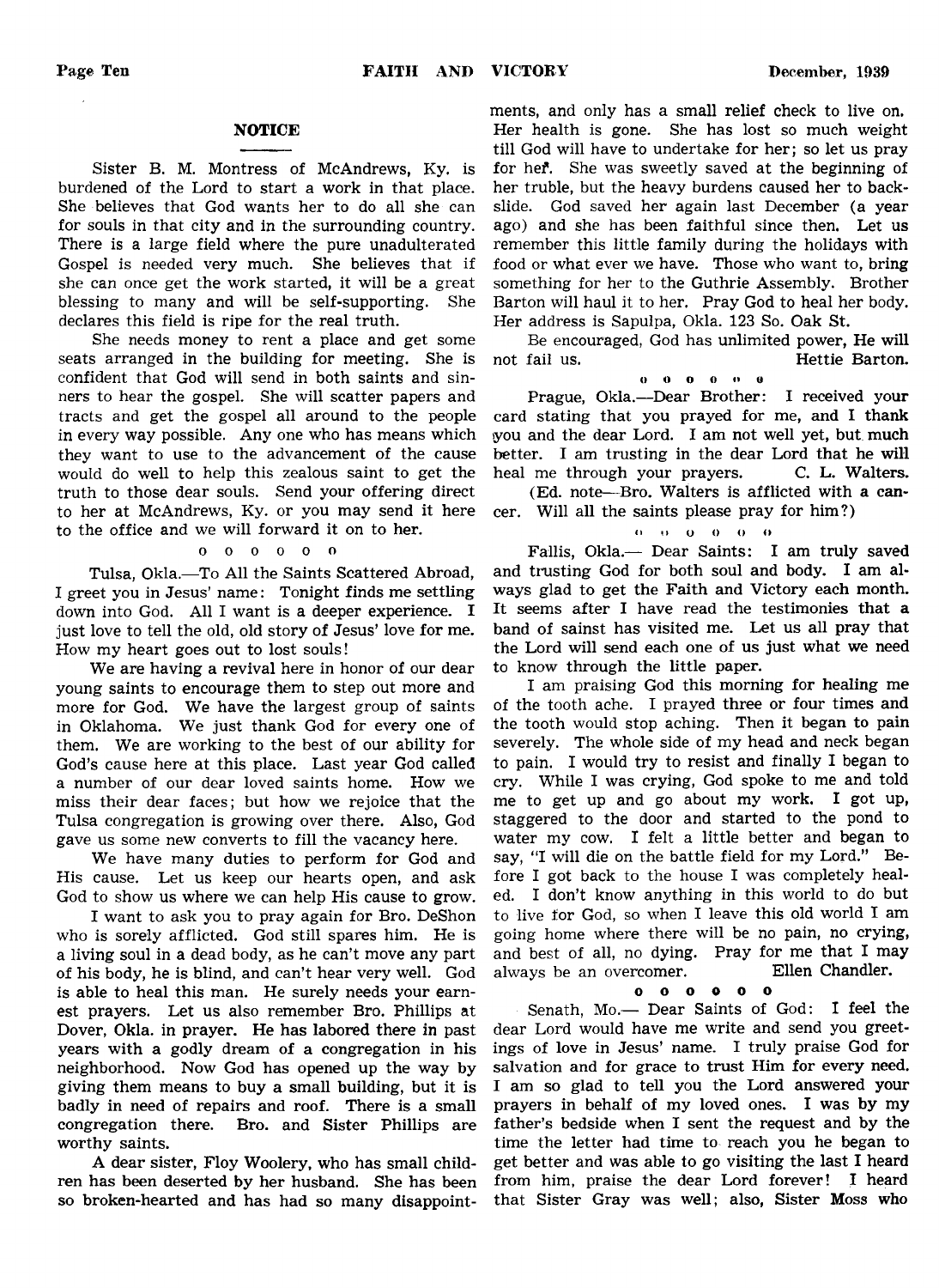lost her mind is all right, but they can't get her out of the asylum because they haven't any money to pay to get her out. Let's pray that the Lord will send her back home to her family. I am corresponding with Sister Smith of Saum, Minn. She has helped me very much spiritually. I dearly love the saints every where. I thank every one very much for their prayers. The dear Lord is blessing much in my home. Continue to pray for us, as we live in a very dark place.

May the dear Lord ever bless all of you is my prayer. **Example 2018** — Katie Marler. *n* r«

Urbana, 111.— Greetings to all at Faith Publishing House, and to all the Saints Scattered Abroad:

I feel led to send you a report of the work here in Urbana, also the revival just recently closed with O. B. Wilson of Anthony, Kansas as our evangelistic help.

The Lord gave us a good revival. Souls received help from God and we truly thank God for the way He used Brother Wilson in leading people to the light of the one true Church. It was heard said by many who had not been here before, "We never heard anything like this before."

The revival continued for three weeks with such interest the last night some felt probably we should have had another week. We know from the truth that was preached here there will be great reaping in the future. Bro. T. Z. Lawson of Newcastle, Ind. was with us in the first week of the revival and was blessed and used of God in a wonderful way. He was not feeling well in body when he returned home. He planned to be with us the last Sunday, but was not able to come. Let us all pray for Bro. Lawson that God will heal his body, that he may be spared long upon this earth to preach this wonderful truth. We do thank God for His true ministers and how He led Brother Lawson to us with this truth soon after we had left the sectarian church, not knowing just what to do.

The Lord gave us a wonderful service last Sunday. Much conviction was on the people. Many who attended the revival who had not been here before and those who received light on the one true church are still coming and inviting others to come. We truly thank God for Bro. Wilson. He was at his best here in this revival and we feel he is God's man and in the near future he is going to be granted from the Lord greater opportunities to go out and proclaim this wonderful truth as never before.

We covet the prayers of the saints for the work here. The Lord opened the way for the building to be enlarged, and was ready when the revival started. All the work was donated and some of the material for which we thank God. We are looking forward to greater things from God in this city.

Yours in the One Body, Iva F. Slade (Pastor)

Glendale, Calif.— Dear Saints Scattered Abroad, Greeting: We are so glad to report victory. Today finds us both saved and sanctified, and encouraged to do the will of the Lord.

We found the saints at Glendale and other congregations here in southern California very much alive in Christ—the same pure gospel of truth preached in its fulness, also lived out in the daily lives of the saints just as it is preached and lived in the east. We are very much at home here because of the fellowship with the saints. It was not like moving to a strange place, but just like home. We found Bro. Eugene Harmon teaching and practicing the same Bible truths taught us back home by Bro. and Sis. Wilson, caring for the flock that the Holy Ghost has given him to oversee in the same gentle way.

We are also blessed here at Glendale in having Father and Mother Harmon to instruct us in the way of truth with much holy wisdom from above. We thank the Lord for their holy lives. We thank Him for all the dear saints in light. We praise the Lord for His wonderful love in our hearts that makes us all one in Christ.

We desire your prayers that we live a life pleasing to God, always obeying His word and doing all we can in His service.

Your brother and sister, Rada and Cecil Watkins

o o o o o o

Marshall, Mich.—Dear Bro. Pruitt, Greetings in Jesus' Precious Name: I am glad I can report victory in my soul this evening. It has been quite a while since I have sent in my testimony. I am still fighting in the army of the Lord. We have been having some meetings in our house. The Lord has been blessing us in our frail efforts. One got saved and another claimed to. Bro. John Strong was with us one week. He surely poured the truth down to the line without any compromise. The Lord was with him in the Spirit but he surely suffered in the flesh. Twice we thought the Lord was going to take him home, but as we prayed the Lord would relieve and he would get up and go again. On Sunday he had to give uo and go home. I saw him last Sunday and the Lord had wonderfully healed his body and he felt fine. We are still holding prayer meetings in our house. We need your prayers that God will send us a Holy Ghost man here that will be for God's glory.

I am still enjoying the Faith and Victory. The article "God is Merciful" is wonderful and should be noticed especially; also, "Divorce-Marriage." That is a hard thing for many to accept that are brought uo under the Trumpet teaching, but even though it is so hard we can't let down on the truth.

Please continue to pray for my unsaved children. Pray for wife and myself, that God will encourage our hearts as we are laboring mostly along triang to get a work started here. May God bless all Wm. L. VanZandt.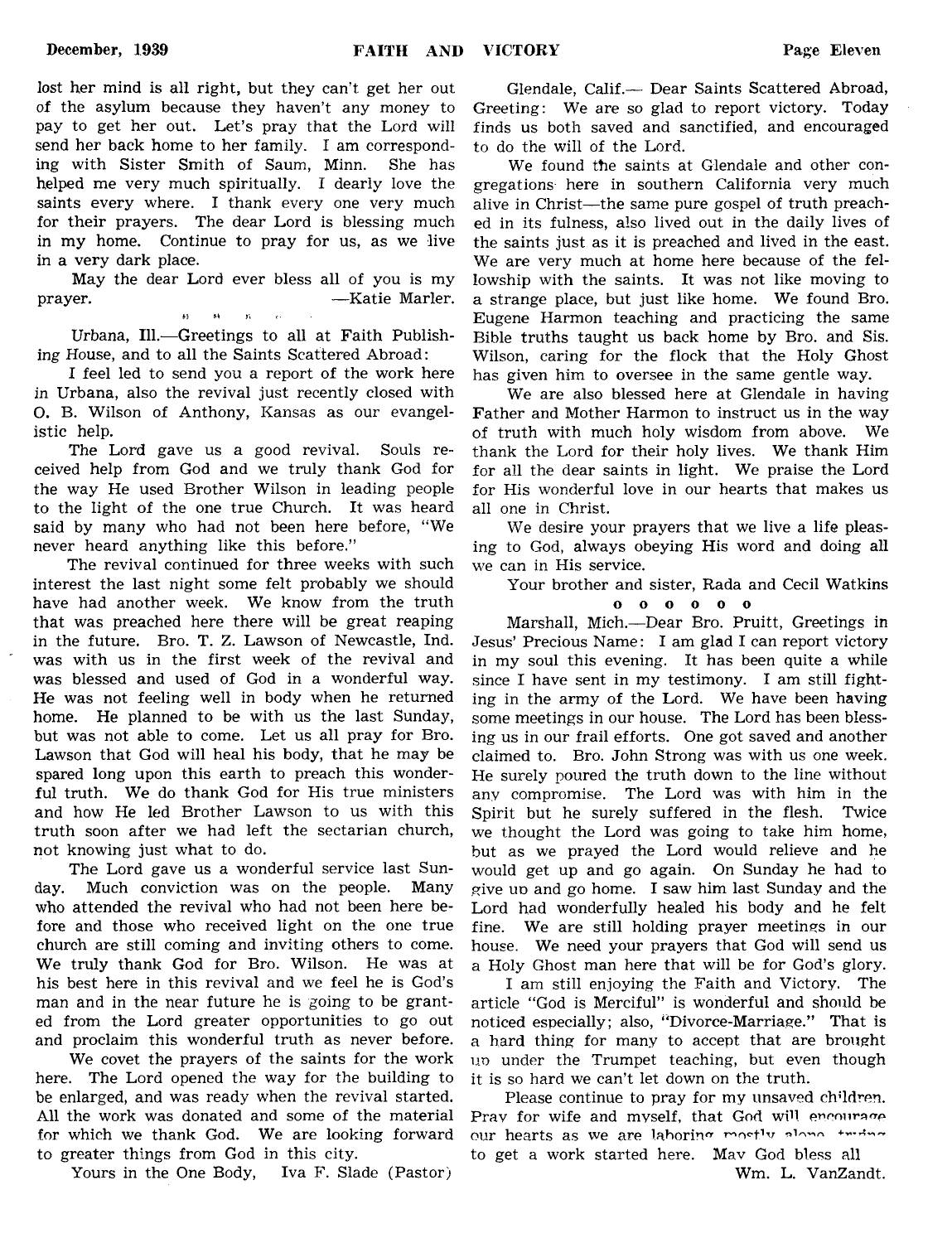Newport, Ark.— Dear Bro. Pruitt: Your book, "God's Gracious Dealings" arrived. I have received much help from it. May God bless you for such good work is our daily prayer. I must say that this little book is worth many times the small price it sells for.

Continue to pray for wife and me. We are both bed-fast but some better since we wrote for prayer, praise the dear Lord.

Brother Pruitt, please send me a sample copy of the Faith and Victory and if the Lord will provide the money I will subscribe for it for a year.

Yours in the One Body, I. E. Gray.  $-$ 

## Repentance or Ruin

"Therefore I will judge you, O house of Israel, every one according to his ways, saith the Lord God. Repent, and turn yourselves from your transgressions; so iniquity shall not be your ruin." (Ezek. 18:30). Iniquity (sin) would have been the ruin of Nineveh, had they not repented at the preaching of Jonah. But they contributed to the world's history a beautiful example of true penitence, which elicted the abundant mercies to them. This was good. But alas, for the accumulative effects of indwelling sin. According to the chronology of holy writ, about 150 years later, iniquity was Nineveh's ruin. Nineveh had again become exceedingly wicked and impenitent, and was visited with a terrible destruction; so that we hear the prophet Nahum (Nah. 3:7) breaking forth in the following language: "Nineveh is laid waste, who shall bemoan her?" According to history, God's wrath against her iniquity was so fierce that practically every trace of her was wiped from the earth.

Kohath, Dathan, and Abiram repented not of the envy and jealousy they harbored against Moses and Aaron on whom the Lord had laid the responsibility of his work. The reader can see a full account of the ruin that followed their iniquity given in Num. 16.

In 2 Kings 10 we also have an account under the impetuous King Jehu, of the violent end of the worshippers of Baal. Their iniquity (idolatry) working their ruin.

Many more similar examples recorded in the Bible could be given. There are a great number of idols today, the iniquity of which is working the world's ruin— the car craze, the radio craze, the pleasure craze, the fashion craze, and many other like things which are highly esteemed among men (Lk. 16:15) are looked upon as iniquity by the Lord and are going to work the ruin of millions.

Some were telling Jesus of how Pilate had shed the blood of Galileans (Luke 13:1-5), and He said, "Suppose ye that these Galileans were sinners above all the Galileans, because they suffered such things? I tell you, Nay: but except, ye repent, ye shall ALL likewise perish. Or those eighteen upon whom the tower of Siloam fell, and slew them, think ye they were sinners above all men that dwelt in Jerusalem? I tell you, Nay: but except ye repent, ye shall ALL likewise perish." Not only these Bible cases needed repentance; but we must repent of all our sins now or iniquity will work OUR RUIN!

If people would repent so iniquity would not be their ruin, national and international perplexities would disappear without the intervention of the multitude of political dickering that is of little avail, that has not kept empires from falling and that will not keep our own fair country from the same fate. Yea, it would keep dear souls who had once been wonderfully used of God from turning to the world to the extent that they can go to the beach for promiscuous bathing with young women in disgraceful attire. How appropriate is Ezek. 18:30 for us! All such will just have to repent or iniquity will be their ruin. ——J. H. Pierson.

#### $0-0-0-0-0-0-0$ CHRIST'S COMING IN JUDGMENT

"Behold, he cometh with clouds; and every eye shall see him, and they also which pierced him: and all kindreds of the earth shall wail because of him." Rev. 1:7. This scripture has reference to Christ's second and last coming, when He shall come to "judge the quick and the dead"—those who are dead to sin and alive unto God, and the others that are dead in trespasses and sin. The saved and the unsaved shall all see Him. Every eye shall see Him on that great and notable day—they that pierced Him, and all kindreds of the earth shall wail because of him. This statement takes in all sinners from Adam to Christ's second coming. Every man shall give an account of the deeds done in the body. All that will not accept Jesus Christ as their personal Saviour, and accept, through God's mercy, His spilt blood as a sacrifice or sin offering for the remission or forgiveness of their sins will be numbered with those that pierced Him, and shall wail because of Him, and cry out for the rocks and the mountains to hide them from the face of a just and merciful God.

In John 5:28 we read: "Marvel not at this: for the hour is coming, in the which all that are in their graves shall hear his voice, and shall come forth; they that have done good unto the resurrection of life: and they that have done evil, uno the resurrection of damnation.." In Matt. 25:31-35 we read: "When the Son of man shall come in his glory, and all the holy angels with him, then shall he sit upon the throne of his glory: and before him shall be gathered all nations; and he shall separate them one from another, as a shepherd divideth his sheep from the goats: and he shall set the sheep (righteous) on his right hand, but the goats (sinners) on his left. ■—R. H. Freeman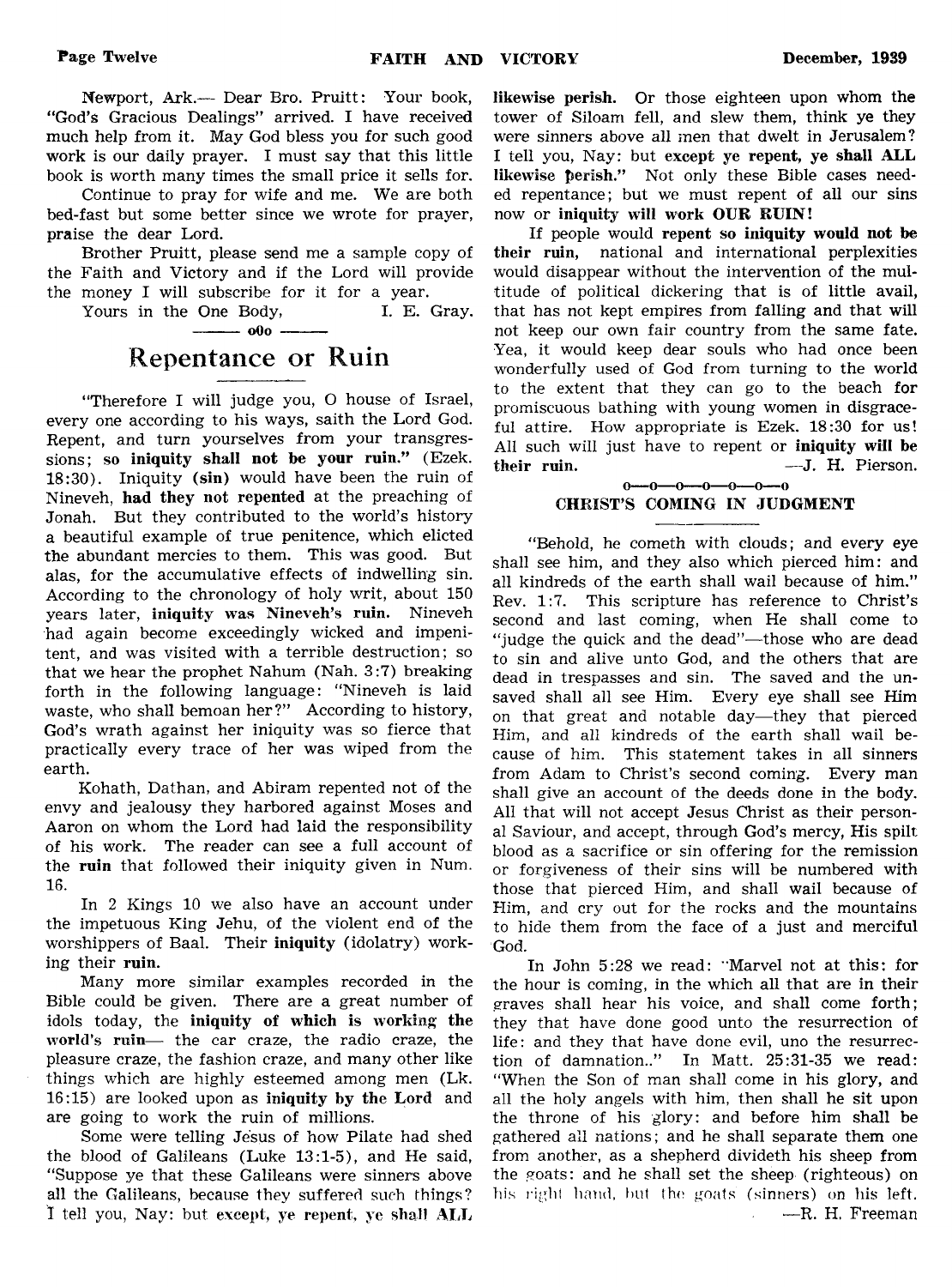

Order Lesson Picture Rolls and Cards for Primary Class from O. C. Porter, 402 S. Second St., Guthrie, Oklahoma. The Sunday School Lessons for the other classes are in the Faith and Victory paper.

#### SPREADING THE GOOD NEWS

#### Sunday, December 3.

#### Daily Readings and Meditations Nov. 27 to Dec. 3.

- M. The King's Servants Commissioned Markl6:14-20
- T. The King's Servants Encouraged Matt. 10:24-33.
- W. The King's Servants Rewarded Matt. 10:34-42.
- T. The Need of Servants John 4:34-38.
- F. Sharing the Missionary Task Isa. 42:1-9.
- S. The Gospel Proclaimed Isa. 40:1-8.
- S. Praise for Jehovah's Mercies Psa. 107:1-9.

Printed Portion ....................... ........ Matt. 10:24-39.

24. The disciple is not above his master, nor the servant above his lord.

25. It is enough for the disciple that he be as his master, and the servant as his lord. If they have called the master of the house Beelzebub, how much more shall they call them of his household ?

26. Fear them not therefore: for there is nothing covered, that shall not be revealed; and hid that shall not be known.

27. What I tell you in darkness, that speak ye in light; and what ye hear in the ear, that preach ye upon the housetops.

28. And fear not them which kill the body, but are not able to kill the soul: but rather fear him which is able to destroy both soul and body in hell.

29. Are not two sparrows sold for a farthing? and one of them shall not fall on the ground without your Father.

30. But the very hairs of your head are all numbered.

31. Fear ye not therefore, ye are of more value than many sparrows.

32. Whosoever therefore shall confess me before men, him will I confess also before my Father which is in heaven.

33. But whosoever shall deny me before men, him will I also deny before my Father which is in heaven.

34. Think not that I am come to send peace on earth: I came not to send peace, but a sword.

35. For I am come to set a man at variance against his father, and the daughter against her mother, and the daughter-in-law against her motherin- law.

36. And a man's foes shall be they of his own household.

37. He that loveth father or mother more than me is not worthy »of me: and he that loveth son or daughter more than me is not worthy of me.

38. And he that taketh not his cross, and followeth after me, is not worthy of me.

39. He that findeth his life shall lose it: and he that loseth his life for my sake shall find it.

Golden Text— "Let him that heareth say, Come." Rev. 22:17.

#### COMMENTS AND APPLICATION

Verses 24, 25— A disciple of Christ is one that has been born again and possesses the mind of Christ—not above his master but "in His image." Therefore, he cannot expect better treatment from the world than Christ received. "The world will love it's own;" but "ye are not of the world, even as I am not of the world."

Verses 26-31— Human life seems to have no value to some people when their carnal nature is aroused; but this fact should not keep the Lord's disciples from "declaring the whole council of God." The deed of those who persecute us are all open before God, and He will bring them into judgment. Fear them not, because they can do nothing more than destroy our bodies. Death is not the end.

Verses 32, 33— Those who value their natural life more than eternal life will deny the Lord in some way in order to keep the good will of the world. By such an act they forfeit their claim on Christ as their Mediator and Saviour.

Verses 34-39— Truly, there is a division or gulf between those who possess the spirit of Christ and those who possess the spirit of the world. Those whom we love most are often the first to turn against us when we accept Christ.

Christ gave up His life that we might have eternal life. Even so, we must give up (lose) our lives and live for Christ that others may find Him. He must have our whole heart or He will have none of it. If we love anything more than Him, we are not worthy of Him, and the eternal life which He offers to all who will crucify "self."

#### REACTIONS TO THE GOOD NEWS

#### Sunday, December 10.

#### Daily Readings and Meditations Dec. 4 to Dec. 10.

M. The Invitation of the King Matt. 11:25-30.

- T. The Offer of Mercy Ezek. 33:10-16.
- W. A call to Repentance Isa. 55:1-13.
- T. Exhortation to Steadfastness II Pet. 3:8-18.
- F. The Kingdom Refused Matt. 11:16-24.
- S. Believers Become Sons John 1:1-12.
- S. The King's Desire John 17:20-26.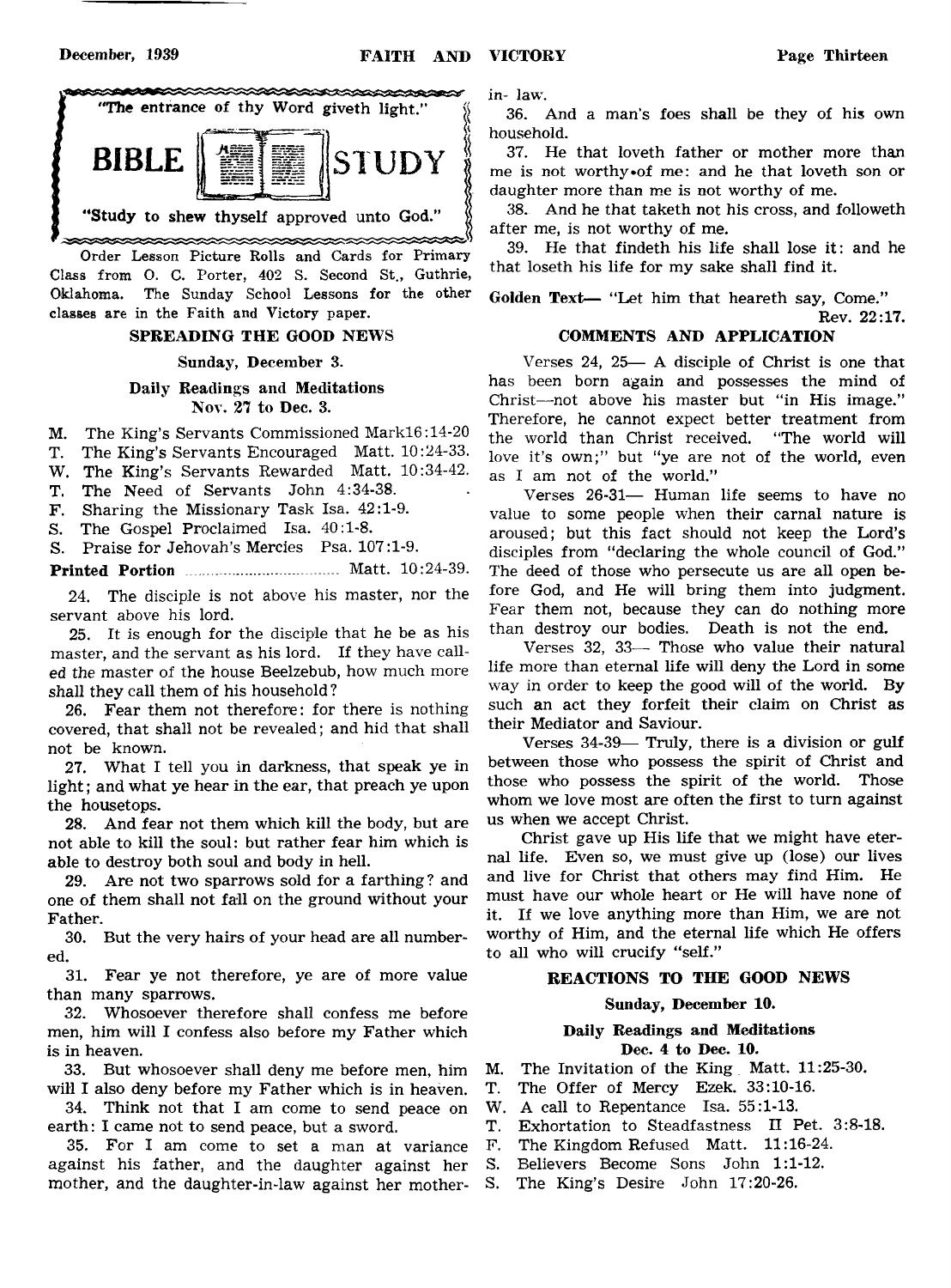#### **Printed Portion** ................................... Matt. 11:16-30.

16. But whereunto shall I liken this generation? It is like unto children sitting in the markets, and calling unto their fellows,

17. And saying, We have piped unto you, and ye have not danced; We have mourned unto you, and ye have not lamented.

18. For John came neither eating nor drinking, and they say, He hath a devil.

19. The Son of man came eating and drinking, and they say, Behold a man gluttonous, and a winebibber, a friend of publicans and sinners. But wisdom is justified of her children.

20. Then began he to upbraid the cities wherein most of his mighty works were done, because they repented not:

21. Woe unto thee, Chorazin! woe unto thee, Bethsaidal for if the mighty works which were done in you, had been done in Tyre and Sidon, they would have repented long ago in sackcloth and ashes.

22. But I say unto you, It shall be more tolerable for Tyre and Sidon at the day of judgment, than for you.

23. And thou, Capernaum, which art exalted unto heaven, shalt be brought down to hell: for if the mighty works, which have been done in thee, had been done in Sodom, it would have remained until this day.

24. But I say unto you, That it shall be more tolerable for the land of Sodom in the day of judgment, than for thee.

25. At that time Jesus answered and said, I thank thee, O Father, Lord of heaven and earth, because thou hast hid these things from the wise and prudent, and hast revealed them unto babes.

26. Even so, Father: for so it seemed good in thy sight.

27. All things are delivered unto me of my Father: and no man knoweth the Son, but the Father, neither knoweth any man the Father, save the Son, and he to whomsoever the Son will reveal him.

28. Come unto me, all ye that labor and are heavy laden, and I will give you rest.

29. Take my yoke upon you, and learn of me; for I am meek and lowly in heart: and ye shall find rest unto your souls.

30. For my yoke is easy, and my burden is light.

Golden Text— "Come unto me, all ye that labor and are heavy laden, and I will give you rest. Take my yoke upon you, and learn of me; for I am meek and lowly in heart: and ye shall find rest unto your souls. For my yoke is easy, and my burden is light." Matt. 11:28- 30.

#### COMMENTS AND APPLICATION

The only objective Jesus had in coming to this world was that the lost might be saved. In today's lesson He marvels at their unbelief and hardness of

heart because, seemingly, all efforts which had been put forth by those sent from God had failed to move them to seek God. Then He began to upbraid them and pronounce woes upon those cities "wherein most of his mighty works were done because they repented not." "He that being often reproved and hardeneth his neck, shall suddenly be destroyed and that without remedy."

Verses 25-30— Jesus expresses His thankfulness to God for the few humble believers to whom could be entrusted the knowledge of God's salvation, which, truly, is hid from "the wise and prudent." Paul said that the preaching of the Gospel was foolishness to the Greeks, who were the learned and cultured people of that day.

Customs and manner of living have changed since Christ's and Paul's time, but heart's ruled by Satan remain the same. The wise and prudent choose to trust in the wisdom of the world rather than to humble their hearts and accept the only way by which they may obtain eternal life. God's people diligently labour for lost souls, and the Lord works with them by His Spirit; but hearts are growing harder, and unbelief is fast enveloping the nations in which many mighty works have been done by the Lord through His people. God's Spirit shall not always strive with man. His mercy shall change to severity and wrath.

In conclusion Jesus gives a touching invitation to the lost who are burdened with guilt and weary of the way which leads to death to come to Him for pardon which brings rest to the soul.

#### PARABLES OF THE KINGDOM

#### Sunday, December 17.

#### Daily Readings and Meditations Dec. 11 to Dec. 17.

M. The Kingdom a Treasure Matt. 13:44-46.

- T. Sowing the Seed of the Kingdom Matt.l3:l-9.
- W. How the Kingdom Grows Matt. 13:31-35.
- T. Reaping in Joy Psa. 126:1-6.
- F. Reaping What we Sow Gal. 6:1-10.
- S. Fruits of Good Seed Gal. 5:22-26.
- S. The Sure Harvest Eccl. 11:1-8.

#### Printed Portion...................Matt. 13:3-8, 31-33, 44-46.

3. And he spake many things unto them in parables, saying, Behold, a sower went forth to sow;

4. And when he sowed, some seeds fell by the way side, and the fowls came and devoured them up:

5. Some fell upon stony places, where they had not much earth: and forthwith they sprung up, because they had no deepness of earth:

6. And when the sun was up they were scorched; and because they had no root, they withered away.

7. And some fell among thorns; and the thorns sprung up, and choked them: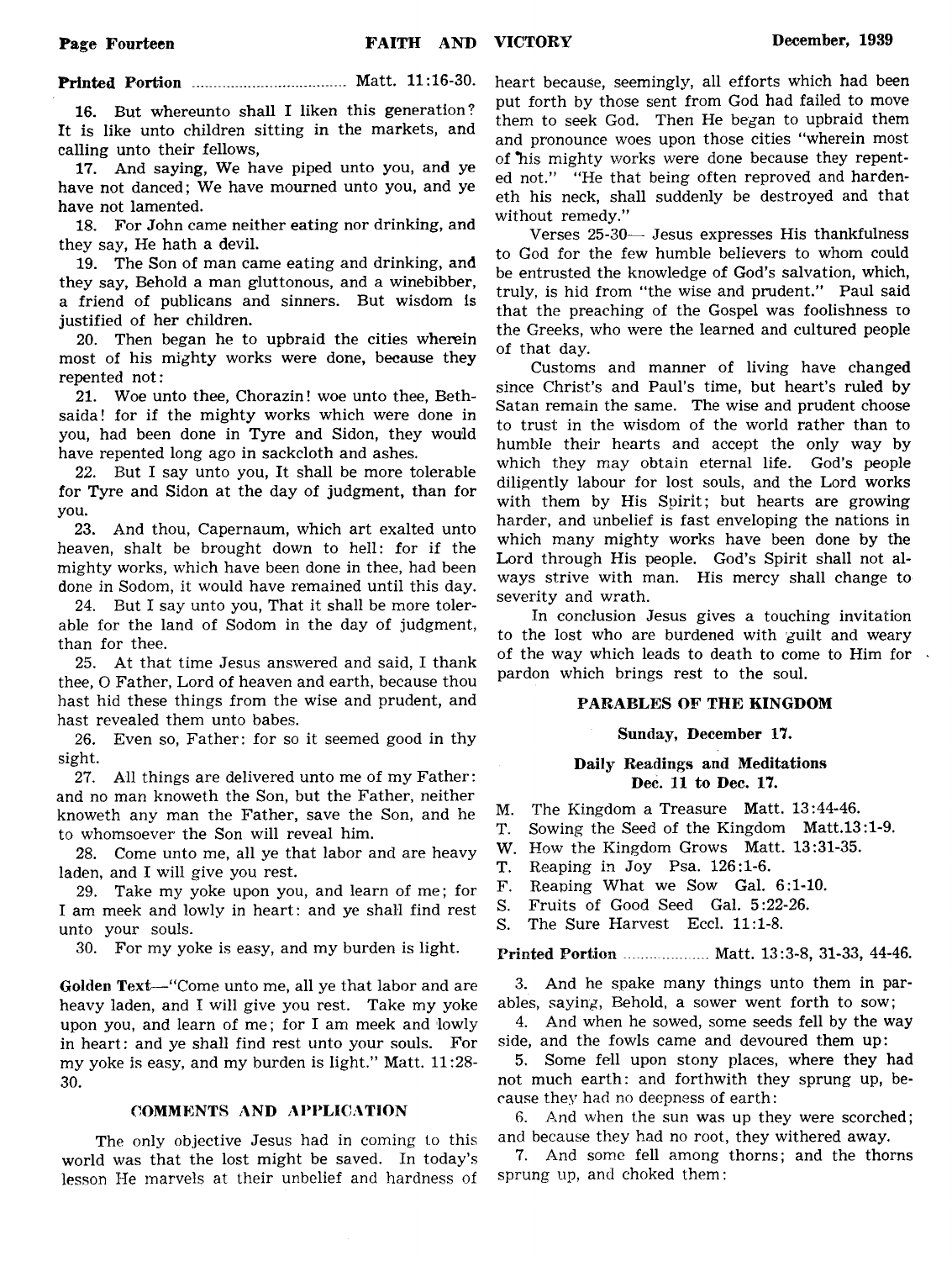8. But other fell into good ground, and brought forth fruit, some an hundred fold, some sixtyfold, some thirtyfold.

9. Who hath ears to hear let him hear.

31. Another parable put he forth unto them, saying, The Kingdom of heaven is like to a grain of mustard seed, which a man took, and sowed in his field:

32. Which indeed is the least of all seeds: but when it is grown, it is the greatest among herbs, and becometh a tree, so that the birds of the air come and lodge in the branches thereof.

33. Another parable spake he unto them: The kingdom of heaven is like unto leaven, which a woman took, and hid in three measures of meal, till the whole was leavened.

34. All these things spake Jesus unto the multitude in parables, and without a parable spake he not unto them:

44. Again, the kingdom of heaven is like unto treasure hid in a field; the which when a man hath found, he hideth, and for joy thereof goeth and selleth all that he hath, and buyeth that field.

45. Again, the kingdom of heaven is like unto a merchantman, seeking goodly pearls:

46. Who, when he had found one pearl of great price, went and sold all that he had, and bought it.

Golden Text— "Incline your ear, and come unto me; hear, and your soul shall live." Isa. 55:3.

#### COMMENTS AND APPLICATION

The Lord explained the meaning of the parable of the sower to His disciples. Read Matt. 13:18-23. Ask yourself this question: Is my heart good soil for the gospel or are there some stones there which hinders the growth of the gospel seeds? It is a lamentable fact that of all the multitudes that hear the gosnel, only a few bring forth fruit unto perfection. The seed of the kingdom can never produce much fruit in any heart until the "Good Sower" removes all stones (shallowness), weeds and thorns (the cares of this life). We cannot fully remove these things from our own hearts; but we must be willing and desirous that the "Good Sower" remove them from our heart's garden.

Verses 44-46— Jesus said, "The kingdom of heaven is within you" (God's people); and in this parable He leaves instructions for those who wish to become citizens of the Kingdom:

1. Like a treasure hid in a field—

"Your sins have hid his face from you." (Isa. '59:2). "The god of this world (Satan) hath blinded the minds of them that believe not, lest the light of the glorious gospel of Christ, who is the image of God, should shine unto them." (2 Cor. 4:4).

2. When a man hath found—

"And ye shall seek me, and find me, when ye shall search for me with all your heart." (Jer, 29:13). 3. He hideth—

"Thy word have I hid in my heart, that I might not sin against thee" (Psa 119:11).

4. For joy goeth and selleth all that he hath— "Whosoever he be of you that forsaketh not all

that he hath, he cannot be my disciple." (Lk. 14:33). Paul said, "I have suffered the loss of all things

that I might win Christ."

#### THE CHILD AND THE KINGDOM (Christmas Lesson)

#### Sunday, December 24.

#### Daily Readings and Meditations Dec. 18 to Dec. 24.

M. The Birth of the King Matt. 1:18-25.

- T. The Child in the Kingdom Matt. 18:1-6.
- W. The King Blesses Children Matt. 19:13-15.
- T. A Child Saved for a Kingdom Ex. 2:1-10.
- F. A Child Dedicated to a Kingdom 1 Sam. 1:21-28.
- S. Children Praising the King Matt. 21:12-17.
- S. The Holy King Psa. 99:1-9.

Printed Portion—.... Matt. 1:18-25; 18:1-6; 19:13-15.

18. NoW the birth of Jesus Christ was on this wise: When as his mother Mary was espoused to Joseph, before they came together, she was found with child of the Holy Ghost.

19. Then Joseph her husband, being a just man, and not willing to make her a public example, was minded to put her away privily.

20. But while he thought on these things, behold, the angel of the Lord appeared unto him in a dream, saying, Joseph, thou son of David, fear not to take unto thee Mary thy wife; for that which is conceived in her is of the Holy Ghost.

21. And she shall bring forth a son and thou shalt call his name JESUS: for he shall save his people from their sins.

22. Now all this was done, that it might be fulfilled which was spoken of the Lord by the prophet, saying,

23. Behold, a virgin shall be with child, and shall bring forth a son, and they shall call his name Emmanuel: which being interpreted is, God with us.

24. Then Joseph, being raised from sleep, did as the angel of the Lord had bidden him, and took unto him his wife:

25. And knew her not till she had brought forth her firstborn son: and he called his name JESUS.

 $\mathbf{r}$ 

18:1. At the same time came the disciples unto Jesus, saying, Who is the greatest in the kingdom of heaven ?

2. And Jesus called a little child unto him, and set him in the midst of them.

3, And said. Verily I say unto you, Except ye be